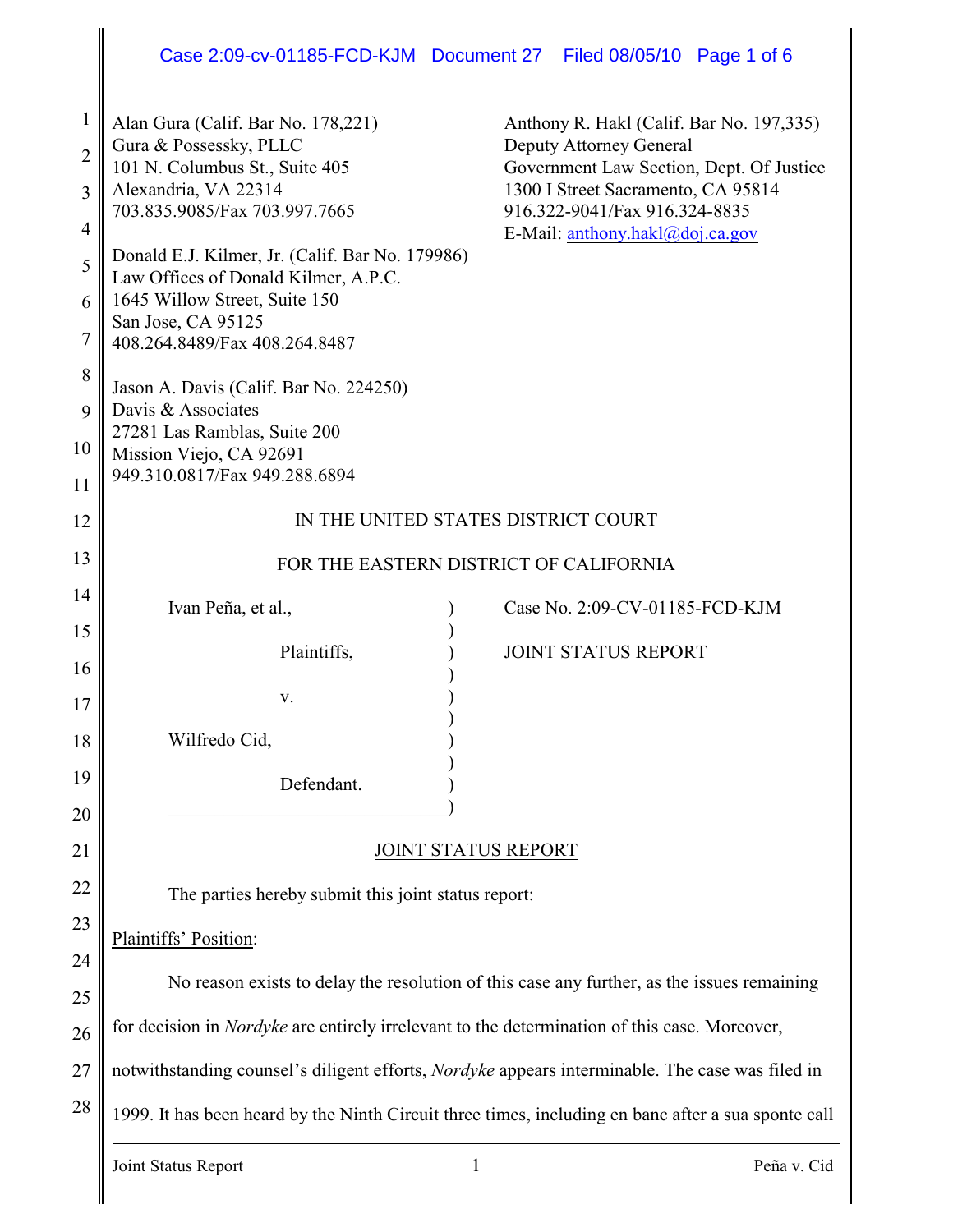## Case 2:09-cv-01185-FCD-KJM Document 27 Filed 08/05/10 Page 2 of 6

for a vote, and had even passed through the California Supreme Court on a certified question. Following the panel's next decision, it could well return before the en banc court, and perhaps reach the Supreme Court. Awaiting a resolution of *Nordyke* would amount to an indefinite stay.

5 6 7 Considering *Nordyke*'s lack of relevance to the issues in this case, the Court should not prolong the process any longer, but rather, issue a scheduling order for the refiling of dispositive motions.

Not all cases dealing with a particular constitutional provision have relevance to each other. For example, the answer to a question of whether a form of expressive conduct qualifies as protected speech under the First Amendment will not inform a time, place, or manner dispute. And the question of whether particular police conduct qualifies as a "search" or "seizure" for Fourth Amendment purposes will have no bearing on an unrelated dispute as to whether the police in a particular case used excessive force, rendering a seizure unreasonable.

15 16 17 18 19 20 21 22 23 24 Likewise, while the ultimate decision in *Nordyke* might someday answer interesting and important Second Amendment questions regarding the regulation of gun sales, the possession of guns on public property, or perhaps the standard of review to be employed in construing the Second Amendment in some regulatory circumstances, $<sup>1</sup>$  none of these questions have anything to</sup> do with this case. *Nordyke* deals with a ban on the possession of guns, generally, at a county fairgrounds. Nothing in the challenged law classifies guns. The question is whether guns, generally, can be possessed on the fairgrounds, and if so, for what purposes and under what restrictions.

26 27 28 <sup>1</sup>The Supreme Court has already answered this question, outside the carrying context, by determining that the Second Amendment secures a "fundamental" right. *McDonald* v. *City of Chicago*, 130 S. Ct. 3020, 2010 U.S. Lexis 5523 at \*64 (2010) (majority op.); at \*113 (Thomas, J.). In the carrying context, the test appears to be one of time, place, and manner. *District of Columbia* v. *Heller*, 128 S. Ct. at 2783, 2816-17 (2008); *McDonald*, at \*79 (plurality op.).

1

2

3

4

8

9

10

11

12

13

14

25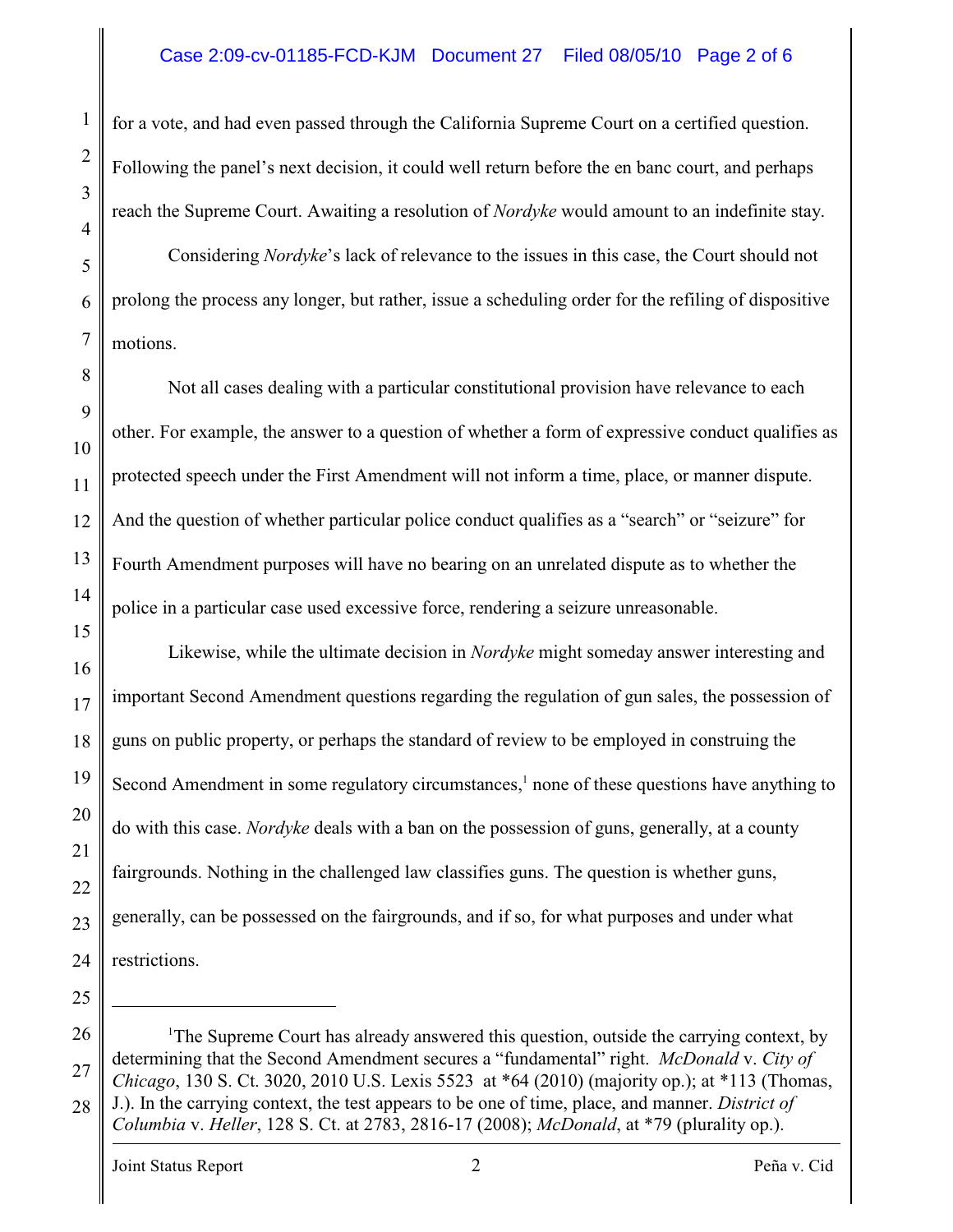#### Case 2:09-cv-01185-FCD-KJM Document 27 Filed 08/05/10 Page 3 of 6

In contrast, *this* case questions whether California has banned particular handguns that qualify as protected arms under the Second Amendment. The relevant test, announced by the Supreme Court and not at all implicated in *Nordyke*, holds that "the sorts of weapons protected [by the Second Amendment are] those 'in common use at the time.'" *District of Columbia* v. *Heller*, 128 S. Ct. 2783, 2817 (2008) (quoting *United States* v. *Miller*, 307 U. S. 174, 179 (1939)). "[T]he Second Amendment does not protect those weapons not typically possessed by law-abiding citizens for lawful purposes." *Heller*, 128 S. Ct. at 2815-16.

As *Heller* demonstrated, the question of which weapons would be expected in common use for traditional lawful purposes has nothing to do with any balancing test. *Heller* held that handguns, generally, are in the protected category without engaging in any balancing test or even explicitly defining any such test. Indeed, the Supreme Court forcefully rejected the notion that the Second Amendment should be interpreted by means of any interest-balancing test. *Heller*, 128 S. Ct. at 2821. The question here is categorical, similar to a First Amendment question of whether something qualifies as protected "speech" or a Fourth Amendment question of whether police conduct constituted a "search" or "seizure." If the guns banned by the challenged laws are protected, the laws fail. If the guns are not protected, the laws survive. What people may or may not do with these guns are matters for a different case.

Respectfully, Plaintiffs ask that the Court issue a scheduling order for the re-filing of dispositive motions.

Defendant's Position:

This case involves Second Amendment and equal protection challenges to California's Unsafe Handgun Act, a law that regulates the sale of handguns. The case last came before the Court on October 2, 2009, in connection with defendant Wilfredo Cid's motion to dismiss. The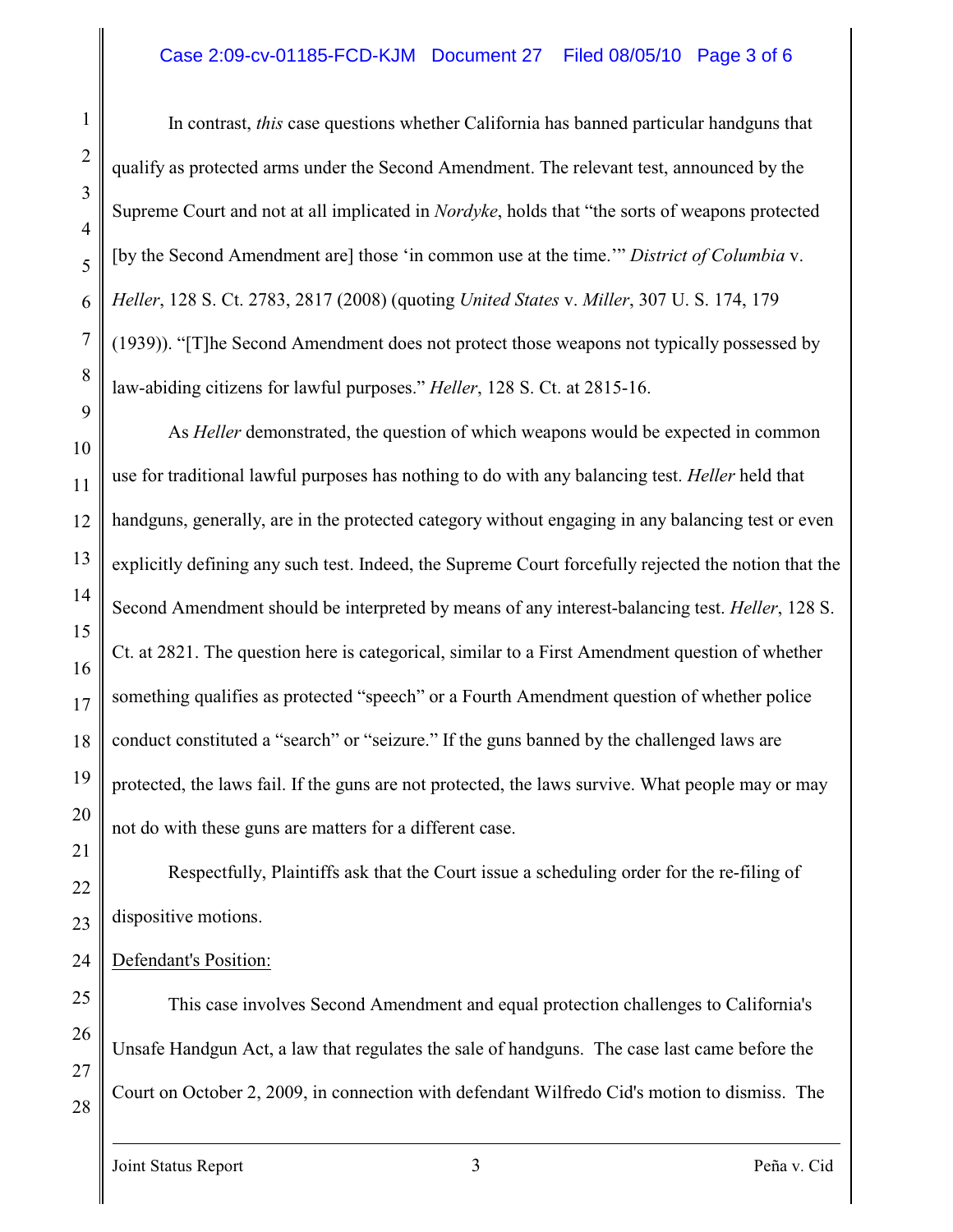Court did not rule on that motion, but instead stayed the case in its entirety pending the Ninth Circuit's decision in *Nordyke v. King*. For the reasons below, this case should remain stayed in its entirety pending the decision in *Nordyke*.

Before the Court stayed this case last October, the parties had the opportunity to brief the stay issue. Plaintiffs argued that the Court should stay the case only until the Supreme Court *or* Ninth Circuit resolved the issue of whether the Second Amendment applies to state and local governments. (Mem. & Order filed Oct. 2, 2009, at 2.) At the time, the incorporation issue was central in *McDonald v. City of Chicago*, a Seventh Circuit case in which the Supreme Court had granted certiorari, and *Nordyke*, which was before an en banc panel of the Ninth Circuit. In contrast to plaintiffs, defendant Cid argued that any stay should remain in effect pending the resolution of *Nordyke*, which the en banc panel had put on hold pending *McDonald*. (Id.)

In its stay order, this Court agreed with Cid. (Mem. & Order filed Oct. 2, 2009, at 2.) The Court explained that the Supreme Court had granted certiorari in *McDonald*, which involved the incorporation issue. (Id. at 3 & 5.) The Court further explained that once *McDonald* was decided, the decision in *Nordyke* "will also evaluate a firearms regulation in light of [the Supreme Court's 2008 decision in *District of Columbia v. Heller*] and *McDonald*. *Such evaluation will almost certainly provide crucial direction to the court in its analysis of the firearms regulation in this case*." (Id. at 5, emphasis added.) The Court therefore stayed this case "in its entirety pending the Ninth Circuit's en banc decision in *Nordyke v. King*." (Id.) The Court required the parties to "submit a joint status report to the court within ten days of the Ninth Circuit's order." (Id.)

On June 28, 2010, the Supreme Court issued its opinion in *McDonald*, which resolved the incorporation issue. The Court held that "the Second Amendment right is fully applicable to the

1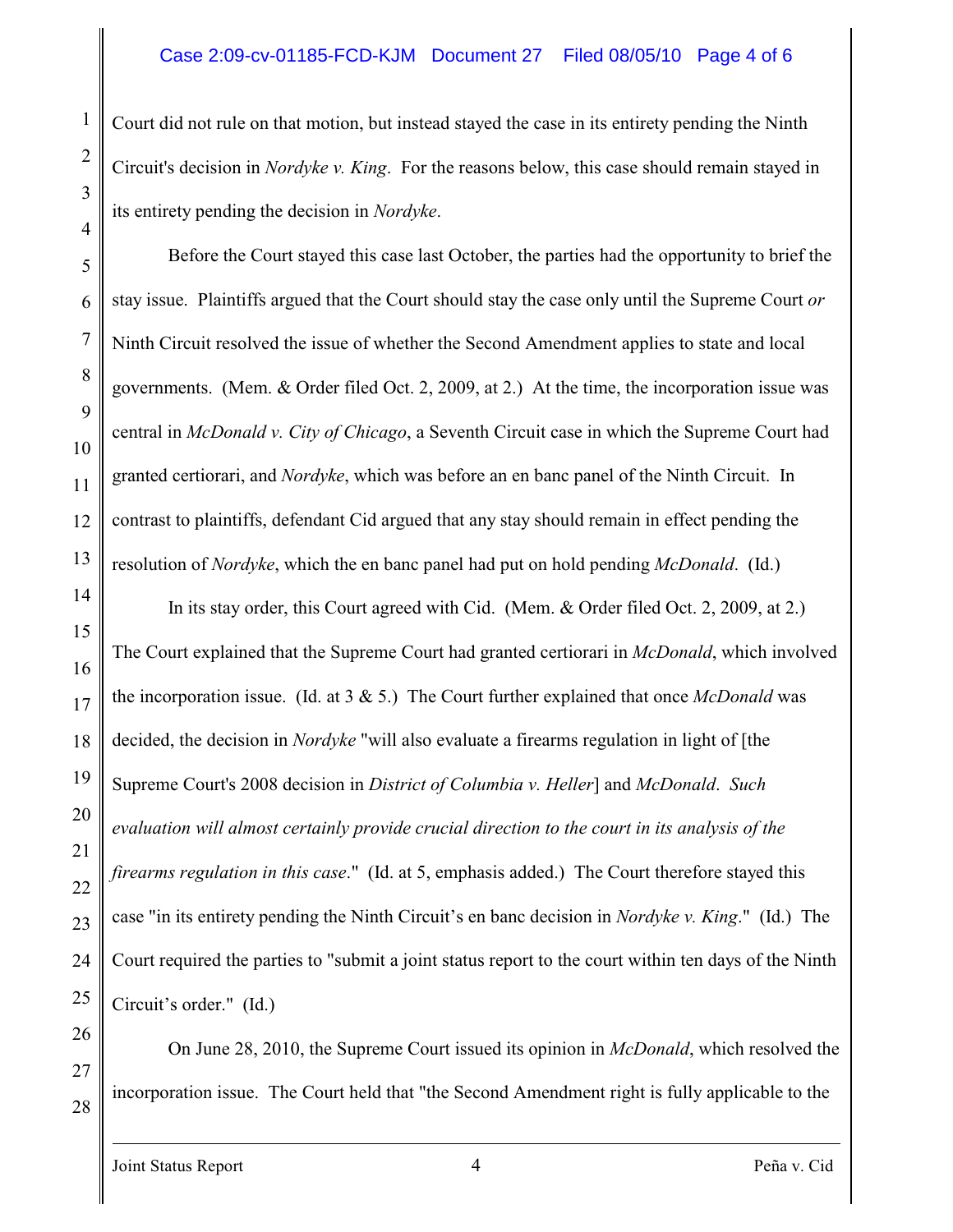### Case 2:09-cv-01185-FCD-KJM Document 27 Filed 08/05/10 Page 5 of 6

States." *McDonald v. City of Chicago*, 561 U.S. ----, 130 S.Ct. 3020, 3026, --- L.Ed.2d ---- (2010).

Then, on July 12, 2010, the *Nordyke* en banc panel issued a one-sentence order, which read in full:

The panel opinion in *Nordyke v. King*, 563 F.3d 439 (9th Cir. 2009), is vacated and the case is remanded to that panel for further consideration in light of *McDonald v. City of Chicago*, No. 08-1521, slip op. (U.S. June 28, 2010).

(Order filed July 12, 2010 (Doc. No. 127), *Nordyke v. King*, No. 07-15763 (9th Cir.).) Arguably, the Ninth Circuit's remand order is an order that triggered the parties' obligation to file a joint status report. Out of an abundance of caution, Cid has therefore participated in the preparation of this report.

13 Nevertheless, the one-sentence remand order in *Nordyke* is hardly the meaningful decision from the Ninth Circuit that this Court and the parties have been waiting for. It therefore does not justify lifting the stay in this case, which should remain in effect until the three-judge panel issues the decision. As this Court has already observed, the decision in *Nordyke* will involve the evaluation of a firearms regulation in light of *Heller* and *McDonald* and "will almost certainly provide crucial direction to the court in its analysis of the firearms regulation in this case." (Mem. & Order filed Oct. 2, 2009, at 5.) That such an evaluation will now come from the three-judge panel, as opposed to the en banc panel, does not suddenly make that evaluation less important than it was when this case was initially stayed. This Court should therefore reject any assertion that the Ninth Circuit's evaluation of a firearms regulation in *Nordyke* is irrelevant, just like the Court rejected that argument when the parties first briefed the extent and scope of any stay.

Finally, this Court should be aware that the three-judge panel has now called for

28

1

2

3

4

5

6

7

8

9

10

11

12

14

15

16

17

18

19

20

21

22

23

24

25

26

27